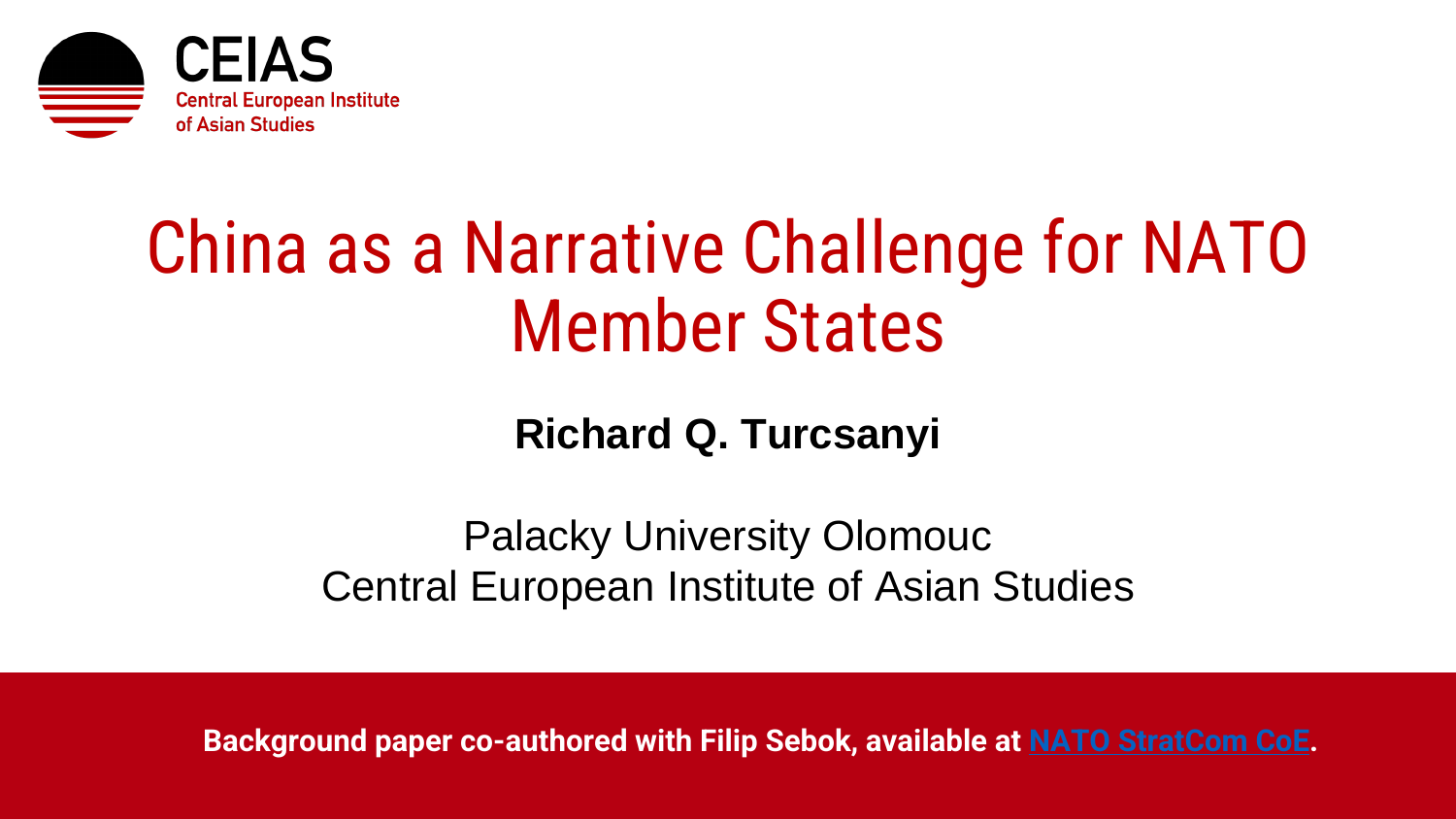#### Main argument and questions



- China's challenge for Europe/NATO has been too often perceived through narrow lenses (esp. military and economic)
- –> **strategic narratives should be put in the centre of our focus**
- How strategic narratives fit within overall Chinese foreign policy?
- How China talks to NATO (member states)?
- What is the reception and implications?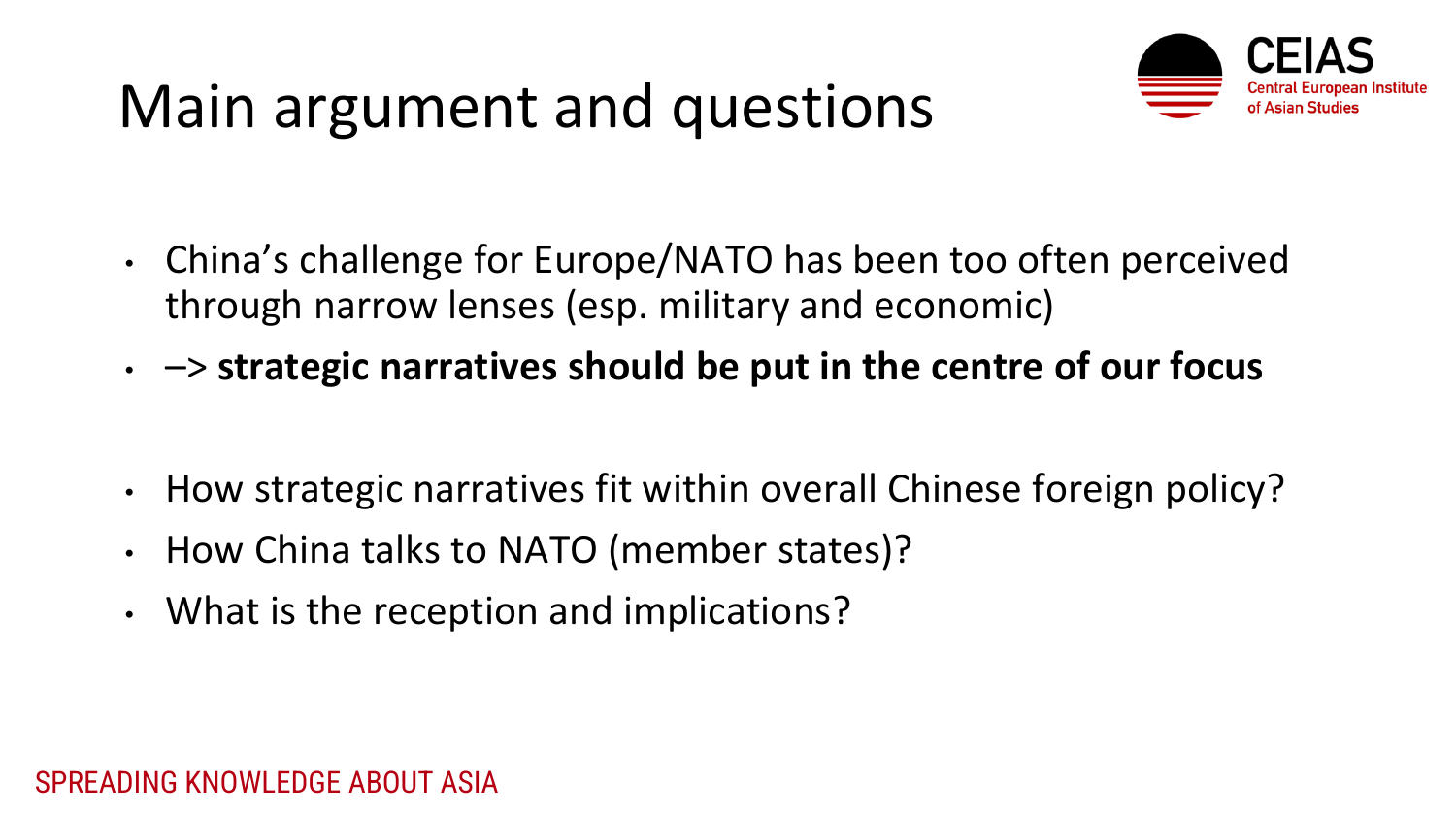### Strategic narratives and Chinese FP



- Key 'core' interest of CCP: regime security
	- Economic development
	- Proving nationalist credentials
- Strategic narratives
	- Spreading positive images of China
	- Prevent actions undermining China's interests
- But also to reassert own role and self-perception
- $\cdot$   $\rightarrow$  contradictions between domestic and international audiences

#### SPREADING KNOWLEDGE ABOUT ASIA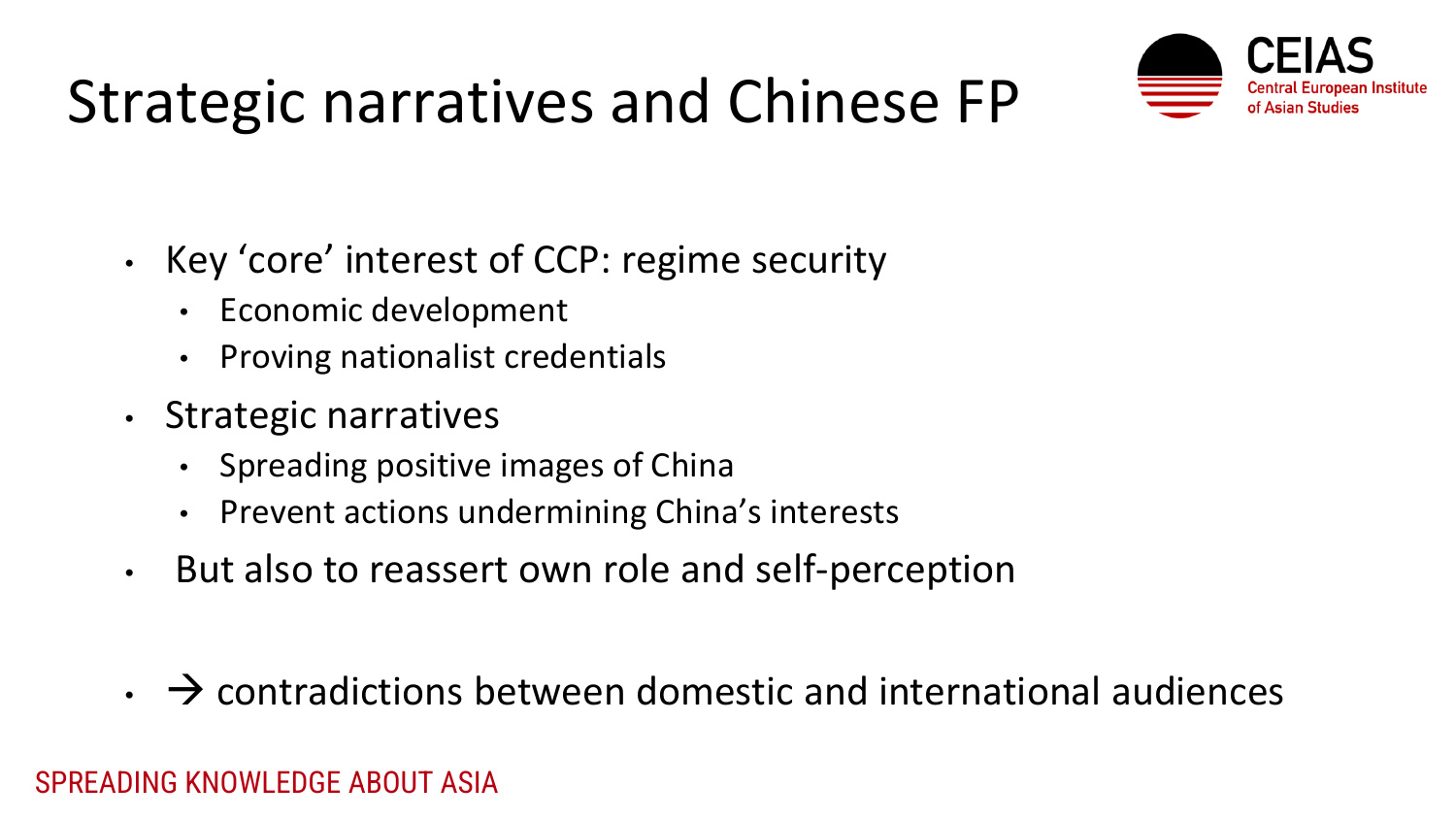# Key pillars of China's strategic narratives



- **Culture** Chinese culture as inherently peaceful, respect for harmony, order. This contrasts with the "Western colonialism and imperialism"
- **Economy** own recipe (i.e. not following "Washington consensus") of remarkable development success
- **Responsible power**  to transform current international system into a better one, share economic success and contribute to global governance. Non-interference as a key principle.
- $\rightarrow$  China presented as the alternative to the West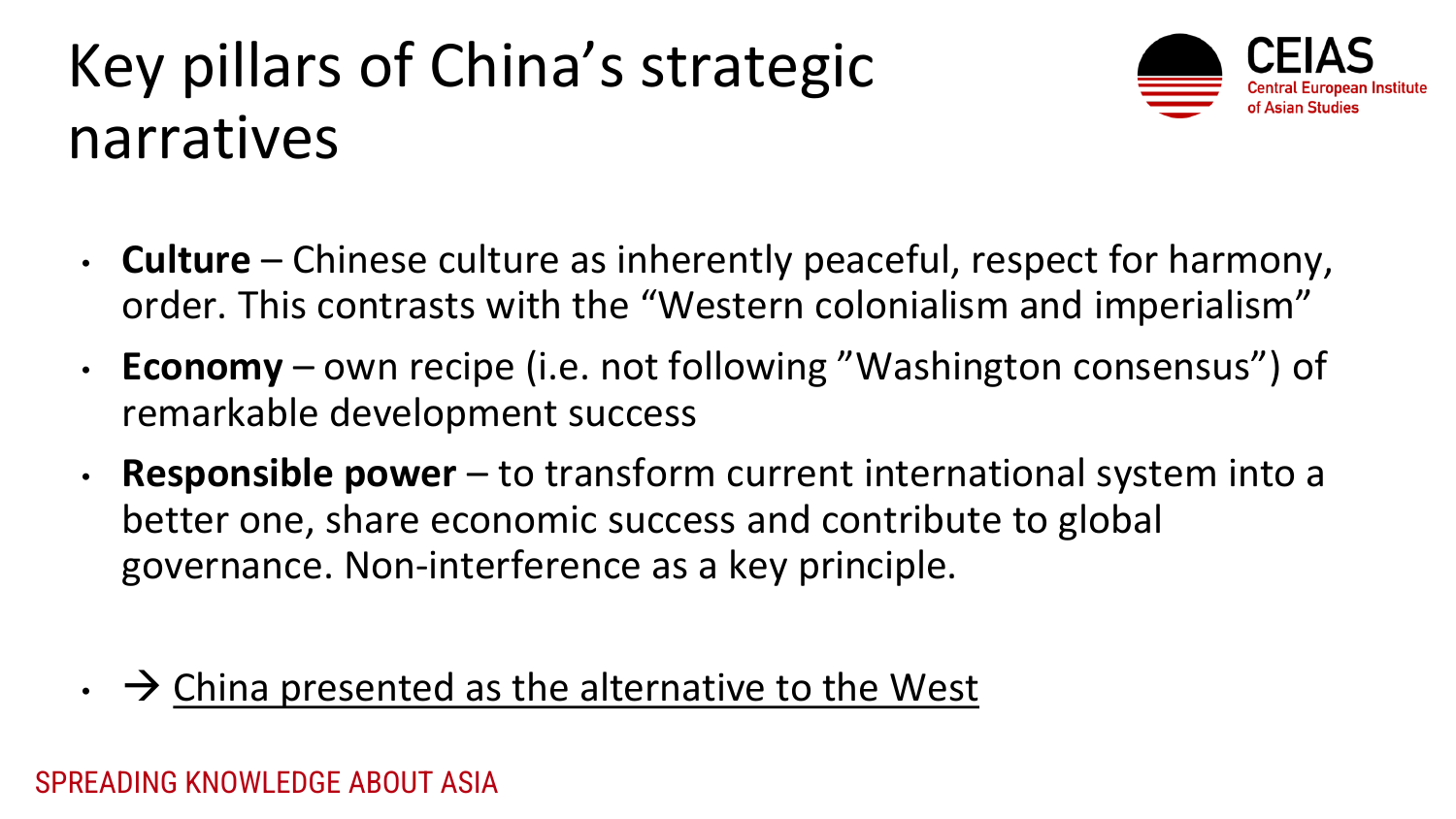# Narratives towards European NATO countries



- NATO explicitly appears very little in Chinese official narratives
- Strategic autonomy (multipolar international order)
- Covid19 shift from defense to offense
	- First victim of the virus, deny wrongdoing
	- After pandemic got under control in China, Beijing presents itself as part of global solution – masks and vaccines
	- Some disinformation, but mostly selective reporting
- CAI victim of the "wolf warriors"
	- Potentially a major achievement in terms of "EU independence"

SPREADING KNOWLEDGE ABOUT ASIA • Frozen after China retaliates with assymetric sanctions against EU actors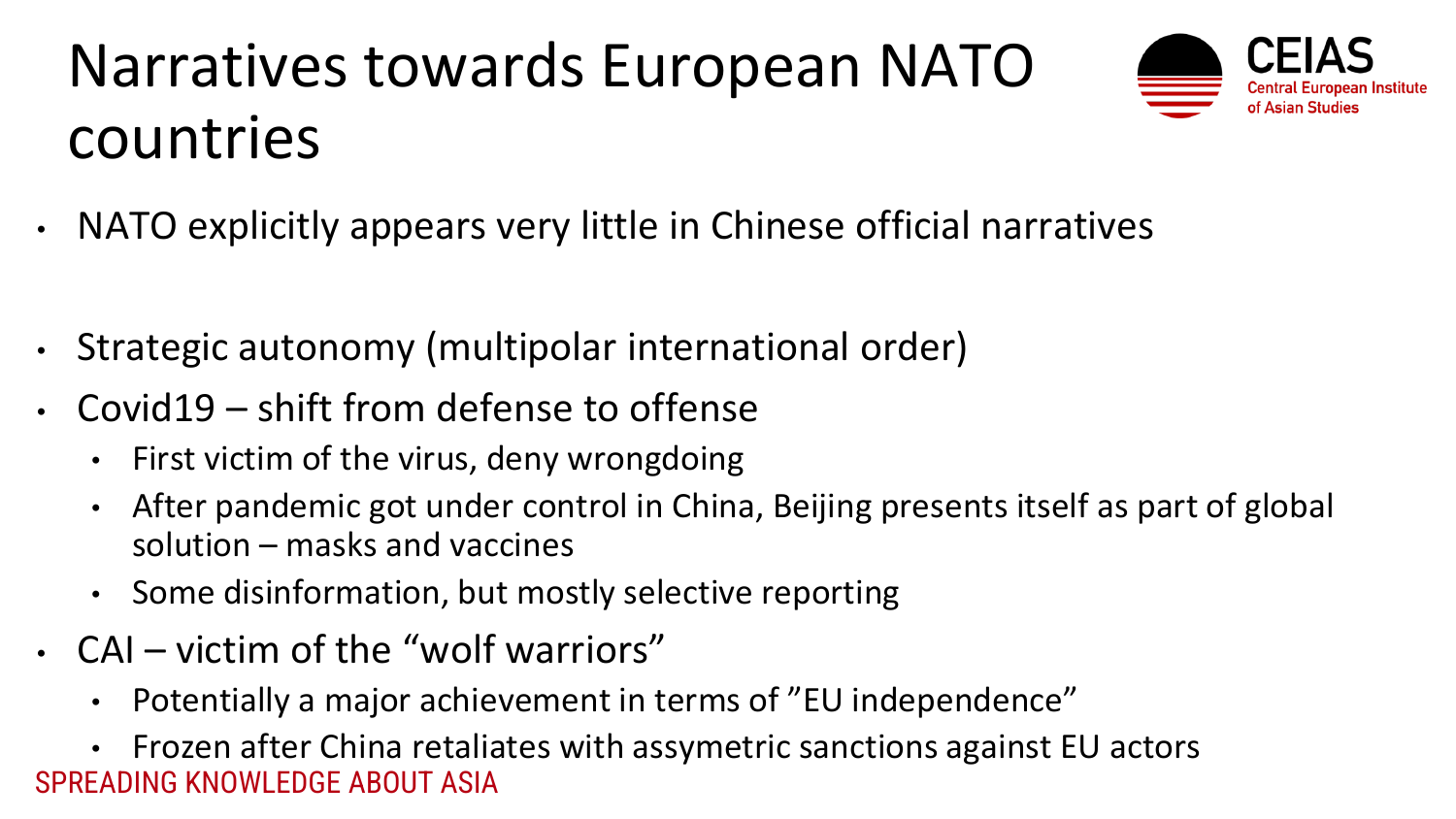### Who tells "China's story" and how



- Embassy and diplomats general 'wolf warrior' trend, but big differences between countries (e.g. Poland vs Hungary or Latvia). Often actions seem performative (e.g. Sweden vs Slovakia).
- State media wide spread but often struggle with localization
- Social networks recent rise in use, but dubious impact
- Foreign media "China Watch", advertisements, content sharing agreements
- Foreign friends foreign as well as domestic use (within China)